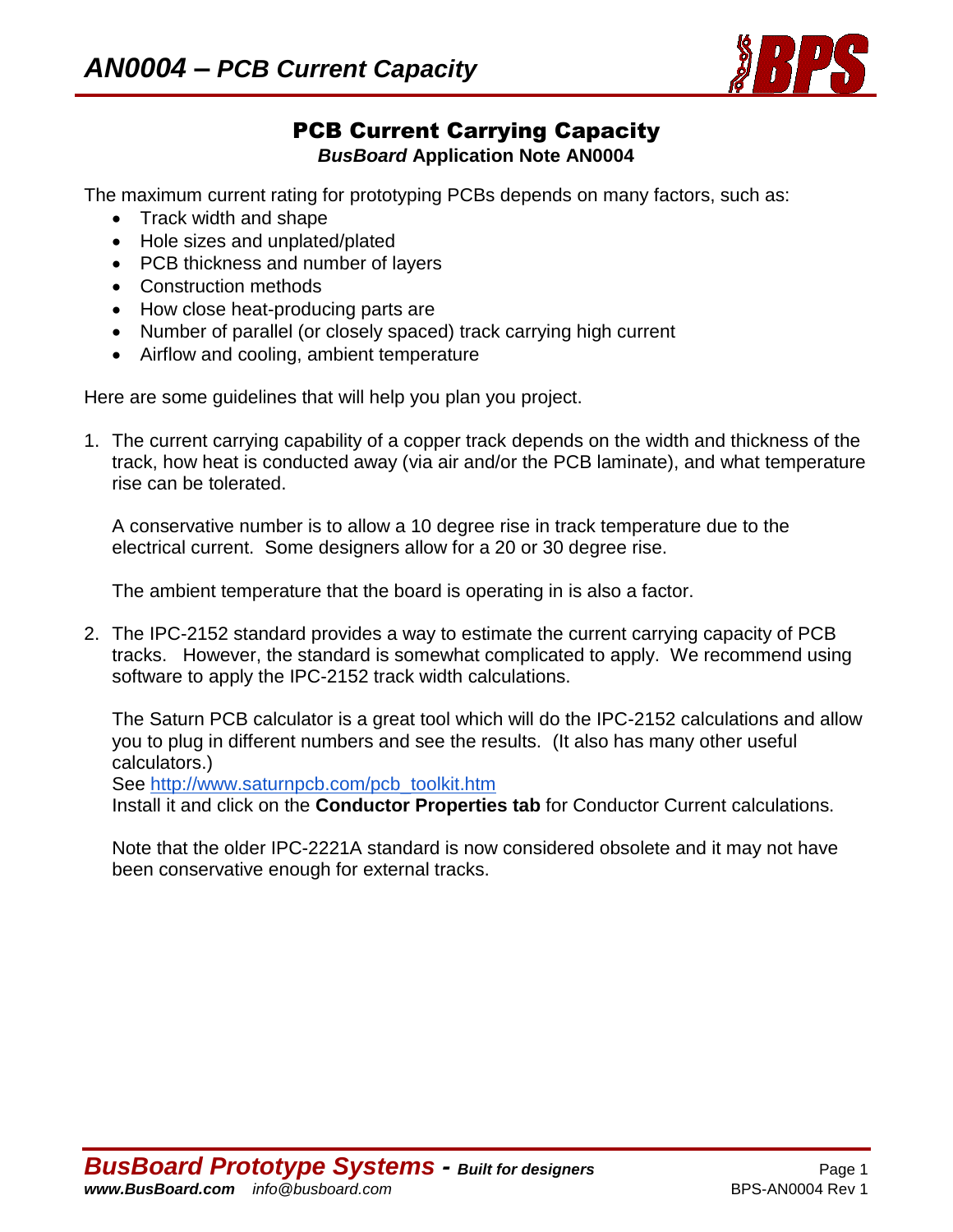

## 3. Current Example #1 – BR1, ST3U and POW3U Prototyping PCBs

The track width is 85 mils for BusBoard [StripBoard \(ST3U\)](http://www.busboard.com/st3u) and [PowerBoard \(POW3U\)](http://www.busboard.com/pow3u) and [BR1 Solderable PCB BreadBoard.](http://busboard.com/br1) The width is actually slightly less because holes are drilled in it, so the temperature rise will be a little higher unless you cover the holes with solder.



**BR1 Solderable PCB BreadBoard**

BPS prototyping boards use 1 oz. per square foot of copper which is 1.37 mils thick. (1 mil = 1/1000th of an inch, so it is 0.00137" thick). Enter it into the calculator as 0.5oz base copper weight plus 0.5 oz plating.

Plugging those numbers into the Saturn Calculator gives the following currents:

- 2.92 Amps for a 10º C. rise, 1 conductor
- 0.98 Amps each for a 10º C. rise, multiple parallel conductors
- 3.96 Amps for a 20º C. rise, 1 conductor
- 1.33 Amps each for a 20º C. rise, multiple parallel conductors

The 1 conductor number is the expected temperature rise of a single track by itself with the heat allowed to dissipate into free air. The multiple parallel conductors number is lower because there are multiple tracks generating heat, so the 10º or 20º C rise occurs with less current (per track).

These numbers do not include derating to account for real-world situations where tracks and components are located more closely together and air flow may be restricted.

The screen capture on the next page shows the software and the setting used.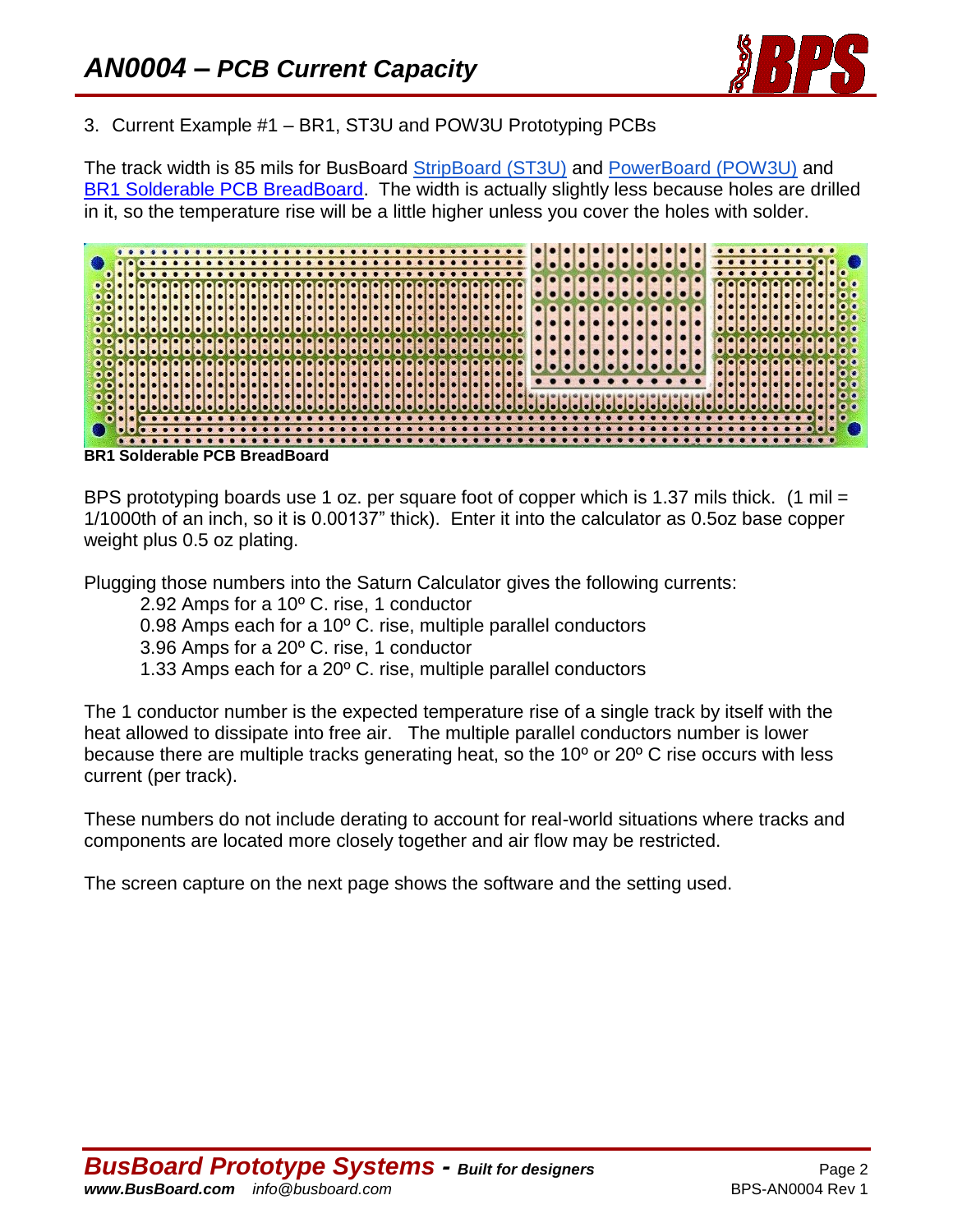# *AN0004 – PCB Current Capacity*





Your construction methods can greatly affect the thermal characteristics of the tracks. Derate the numbers to have a safety margin for your system. A test with an IR camera to see the actual temperatures is recommended if you are pushing the limits.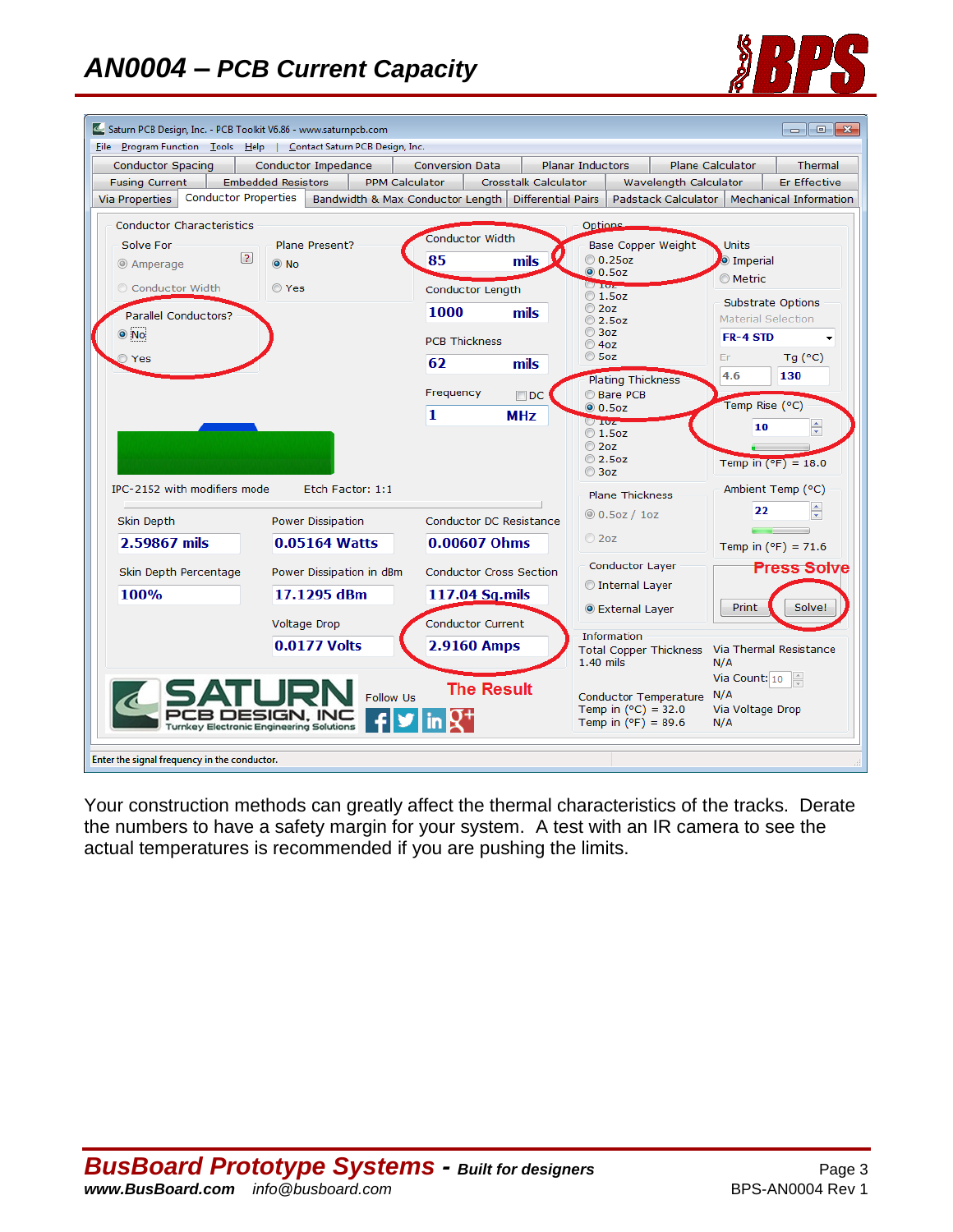

4. Current Example #2 – SB404 Solderable PCB BreadBoard

The SB4 and SB404 use tracks that are narrower between the holes to make it easier to cut tracks.



The track width between holes is 40 mils (0.040").

The pads are 85 mil circuit with 42 mil holes, which leaves 43 mils of copper next to the holes. Therefore, we use 40mil track width for the calculations.

Plugging those numbers into the Saturn Calculator gives the following currents:

1.87 Amps for a 10 C. rise, 1 conductor 0.56 Amps each for a 10 C. rise, multiple parallel conductors 2.53 Amps for a 20 C. rise, 1 conductor 0.76 Amps each for a 20 C. rise, multiple parallel conductors

5. A way to be conservative is to thicken the tracks to handle higher currents. Run a bead of solder along the length of track to increase the thickness and the current carrying capability.

Running the current through 2 tracks in parallel is another way of increasing the current carrying capability and decreasing the temperature ruse..